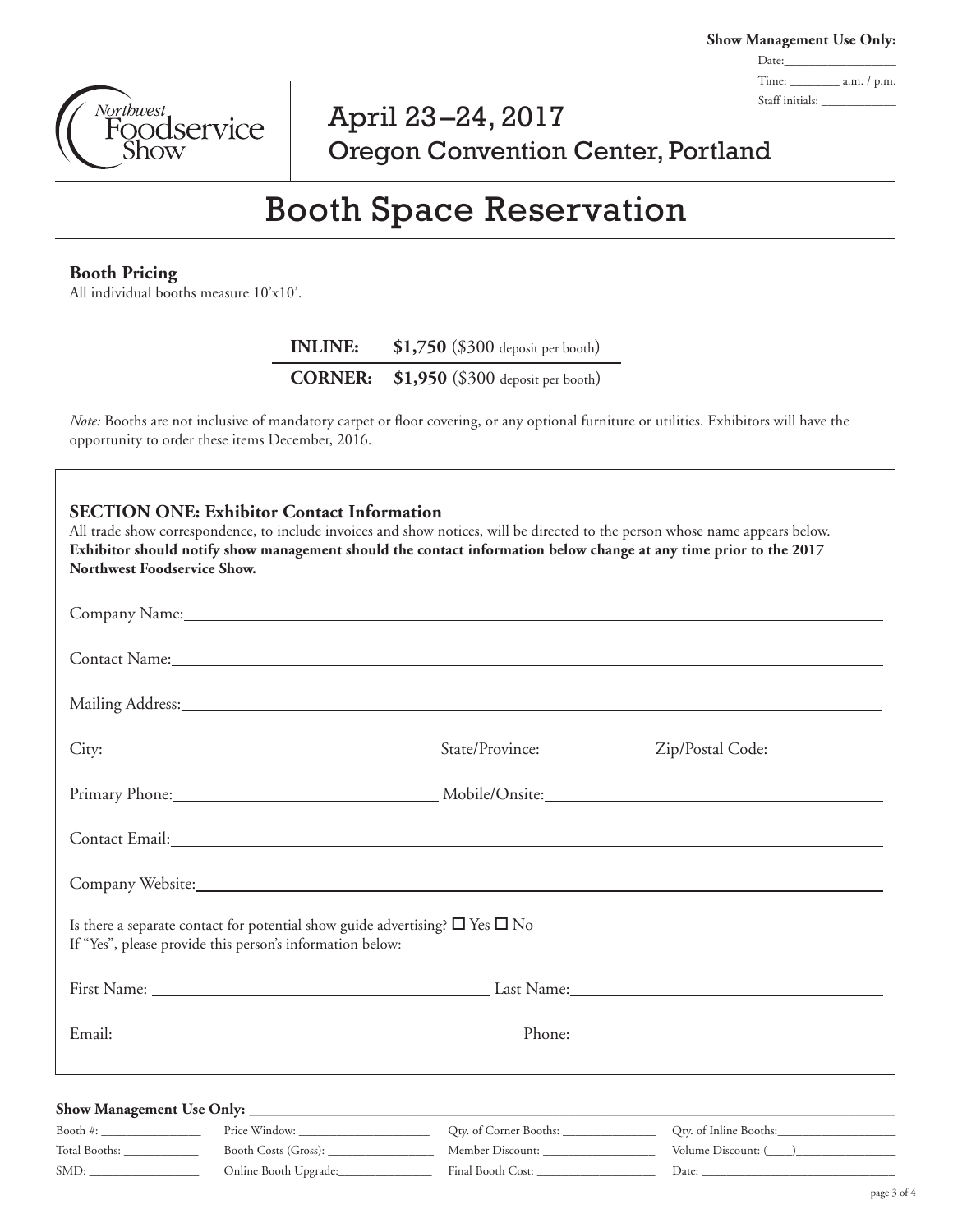## **SECTION TWO: Discounts, Booth Pricing & Requirements**

## **1. Are you a current association member?**

ORLA and WRA members receive a \$100 per booth discount up to a maximum of \$500. Not yet a member? Become a member prior to the 2017 show and we'll apply

| $\Box$ Yes: ORLA Member | □ No: Contact me about ORLA     |
|-------------------------|---------------------------------|
| $\Box$ Yes: WRA Member  | $\Box$ No: Contact me about WRA |

## **2. Volume Discounts:**

## **4. Online Directory Upgrade:** \$100

**5. Booth Location:** List the booth numbers of ALL booths you are requesting below:

|                                                                                                                                                                                                  |     |                                                                                                                                                                                                                                                                         | prior to the 2017 show and we'll apply your discount retroactively. |                          |                                                                                         |                                                                                         |                                                                                                                                                                                                                                                                              |                                                                                                                               |     |                     |            |
|--------------------------------------------------------------------------------------------------------------------------------------------------------------------------------------------------|-----|-------------------------------------------------------------------------------------------------------------------------------------------------------------------------------------------------------------------------------------------------------------------------|---------------------------------------------------------------------|--------------------------|-----------------------------------------------------------------------------------------|-----------------------------------------------------------------------------------------|------------------------------------------------------------------------------------------------------------------------------------------------------------------------------------------------------------------------------------------------------------------------------|-------------------------------------------------------------------------------------------------------------------------------|-----|---------------------|------------|
| □ Yes: ORLA Member<br>□ Yes: WRA Member                                                                                                                                                          |     |                                                                                                                                                                                                                                                                         | □ No: Contact me about ORLA<br>□ No: Contact me about WRA           |                          |                                                                                         |                                                                                         |                                                                                                                                                                                                                                                                              |                                                                                                                               |     |                     |            |
| 2. Volume Discounts:<br>□ Reserve 6-9 booths: Save 4% from total booth cost<br>□ Reserve 10-15 booths: Save 6% from total booth cost<br>Reserve 16 booths or more: Save 8% from total booth cost |     |                                                                                                                                                                                                                                                                         |                                                                     |                          |                                                                                         |                                                                                         | <b>6. Booth Requirements:</b> Check all that apply.<br>$\Box$ I need a water connection<br>$\Box$ I need a drain<br>$\Box$ I will be sampling alcohol<br>$\Box$ I will be deep frying<br>$\Box$ I will be cooking / heating<br>$\Box$ I will be sampling food /<br>beverages |                                                                                                                               |     |                     |            |
| 3. Are you a manufacturer's representative that requires listings<br>for companies other than your own in show directories?<br>$\Box$ Yes $\Box$ No                                              |     |                                                                                                                                                                                                                                                                         |                                                                     |                          |                                                                                         | <b>7.</b> What types of products or services will you be showcasing<br>from your booth? |                                                                                                                                                                                                                                                                              |                                                                                                                               |     |                     |            |
|                                                                                                                                                                                                  |     | 4. Online Directory Upgrade: \$100<br>(Free with Show Special booth space reservation!)<br>Upgrade to a GOLD level directory listing to extend your<br>marketing reach, which includes online company logo, priority<br>placement, and more. $\square$ Yes $\square$ No |                                                                     |                          |                                                                                         |                                                                                         |                                                                                                                                                                                                                                                                              |                                                                                                                               |     |                     |            |
|                                                                                                                                                                                                  | Qty | Rate                                                                                                                                                                                                                                                                    | Subtotal                                                            | Less                     | Member<br>Discount                                                                      | Less                                                                                    | Volume<br>Discount                                                                                                                                                                                                                                                           | Total Booth<br>Fees                                                                                                           | Add | Online<br>Upgrade   | Totals     |
| <b>INLINE</b><br><b>BOOTHS</b>                                                                                                                                                                   |     | $X$ \$1,750 =                                                                                                                                                                                                                                                           |                                                                     |                          |                                                                                         | $\overline{\phantom{0}}$                                                                |                                                                                                                                                                                                                                                                              | $=$ \$                                                                                                                        | ÷   |                     | $=$ \$     |
| <b>CORNER</b><br><b>BOOTHS</b>                                                                                                                                                                   |     | $X$ \$1,950 =                                                                                                                                                                                                                                                           |                                                                     | $\overline{\phantom{0}}$ |                                                                                         | $\overline{\phantom{0}}$                                                                |                                                                                                                                                                                                                                                                              | $=$ \$                                                                                                                        | ÷.  |                     | $=$ \$     |
| <b>DEPOSIT:</b>                                                                                                                                                                                  |     |                                                                                                                                                                                                                                                                         |                                                                     |                          |                                                                                         |                                                                                         |                                                                                                                                                                                                                                                                              | Deposits are \$300 per each 10' x 10' booth space and go toward total amount due. After December 1st, payment due in full.    |     | <b>Grand Total:</b> | $\sqrt{2}$ |
| Total Booth Quantity                                                                                                                                                                             |     |                                                                                                                                                                                                                                                                         | $\times$ \$300 =                                                    | \$                       |                                                                                         |                                                                                         |                                                                                                                                                                                                                                                                              | <b>III</b> Deposit Due                                                                                                        |     |                     |            |
| of the check.                                                                                                                                                                                    |     | <b>SECTION THREE: Booth Payment</b><br>If paying by check, the booth will be reserved upon receipt                                                                                                                                                                      |                                                                     |                          |                                                                                         |                                                                                         |                                                                                                                                                                                                                                                                              | <b>SECTION FOUR: Acceptance of Terms</b><br>Please sign and date to confirm agreement with the<br>Exhibit Terms & Conditions. |     |                     |            |
| $\Box$ Visa<br>$\Box$ Discover                                                                                                                                                                   |     | Please indicate method of payment:<br>$\Box$ MasterCard $\Box$ AmEx<br>$\Box$ Check                                                                                                                                                                                     |                                                                     |                          |                                                                                         |                                                                                         |                                                                                                                                                                                                                                                                              |                                                                                                                               |     |                     |            |
|                                                                                                                                                                                                  |     |                                                                                                                                                                                                                                                                         |                                                                     |                          |                                                                                         |                                                                                         |                                                                                                                                                                                                                                                                              | Return as form with payment for deposit:<br>By Email: info@nwfoodserviceshow.com                                              |     |                     |            |
|                                                                                                                                                                                                  |     |                                                                                                                                                                                                                                                                         |                                                                     |                          |                                                                                         |                                                                                         |                                                                                                                                                                                                                                                                              | By Fax: 253.756.6898                                                                                                          |     |                     |            |
|                                                                                                                                                                                                  |     |                                                                                                                                                                                                                                                                         |                                                                     |                          | <b>By Mail:</b><br>Northwest Foodservice Show<br>PO Box 110849<br>Tacoma, WA 98411-0849 |                                                                                         |                                                                                                                                                                                                                                                                              |                                                                                                                               |     |                     |            |